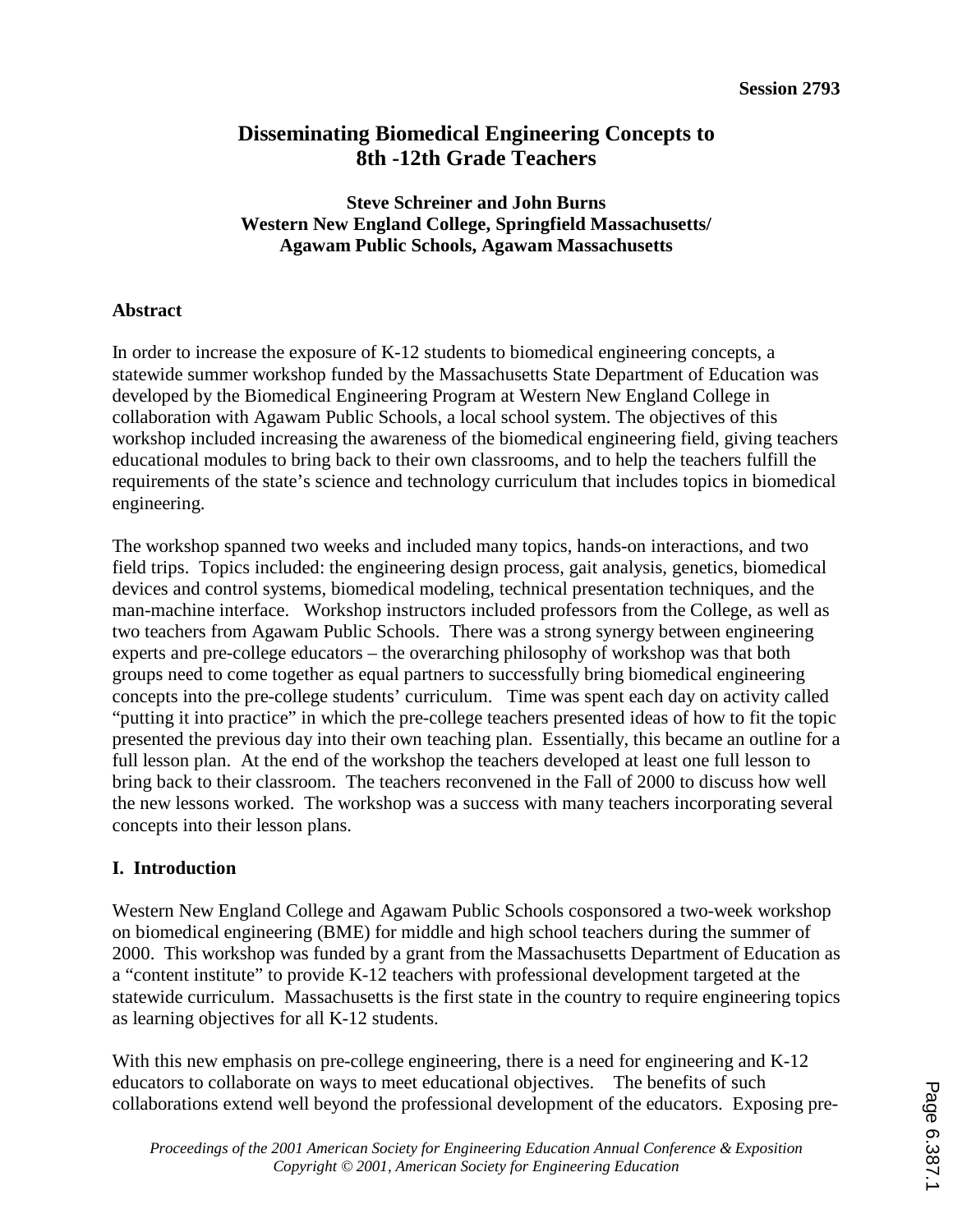college students to the engineering principles in the context of the latest technological developments will increase motivation to study pre-college science and math and will increase the number of students pursuing degrees in engineering and science. Additionally, the engineering professors become familiar with the pre-college curriculum allowing for engineering curricular enhancements, particularly in the freshman, transition year.

Engineering schools' efforts to expose pre-college teachers to engineering are certainly not new and have taken on several forms including exposing both pre-college teachers *and* students to engineering concurrently [1]. Working with teachers to integrate engineering concepts into their curriculum has the potential to expose many future generations of students to engineering concepts, especially those students that have not already considered engineering as a career. Other programs have successfully interacted with teachers by focusing on specific, traditional engineering concepts such as application of mechanics or material science to engineering designs such as bridges [2, 3, 4].

Biomedical engineering concepts are ideal to incorporate into pre-college students' curricula because of the multidisciplinary nature of the field (e.g. one can easily discuss the mechanical, electrical, or chemical properties of the cardiac system). Moreover, BME has the potential to attract students who may not be considering a traditional engineering career by showing how engineering principles can directly improve the healthcare of individuals. Many students have personal experiences that make solving medical problems of interest to them.

Biomedical engineering as an undergraduate degree option is relatively new and not as widely known as the traditional engineering disciplines among pre-college students. Providing educational material to K-12 educators is an effective and lasting way of exposing students to the field. By incorporating BME examples directly into the pre-college curriculum, students are motivated at an early age to begin to integrate biology, mathematics and engineering; a process that has traditionally only occurred in higher education (mostly at the graduate level).

Although this workshop targeted middle and secondary educators, the concepts were presented in a manner that allows modification for any grade level or course. The educational modules and concepts were not rigidly designed prior to the workshop, rather the participants and presenters worked together to tailor the modules for a particular pre-college curriculum.

# **II. Content**

The field of Biomedical Engineering is very broad. Representing the entire field in a meaningful way in a two-week institute is difficult. It was decided that a variety of topics should be covered at an appropriate depth such that each teacher could bring that topic back to their classroom. Topics included the engineering design process, BME modeling, gait analysis, genetics, biomedical devices, control systems, ergonomics and anthropometrics, and applying BME principles to the Massachusetts curriculum frameworks. The laboratory experiences were constructed as stand alone modules that could easily be adapted to a particular grade level and course.

The institute began with an introduction to engineering, biomedical engineering, and the design process. As with every topic presented at the workshop, the participants actively participated in learning the material. The participants were guided through solving two problems. The first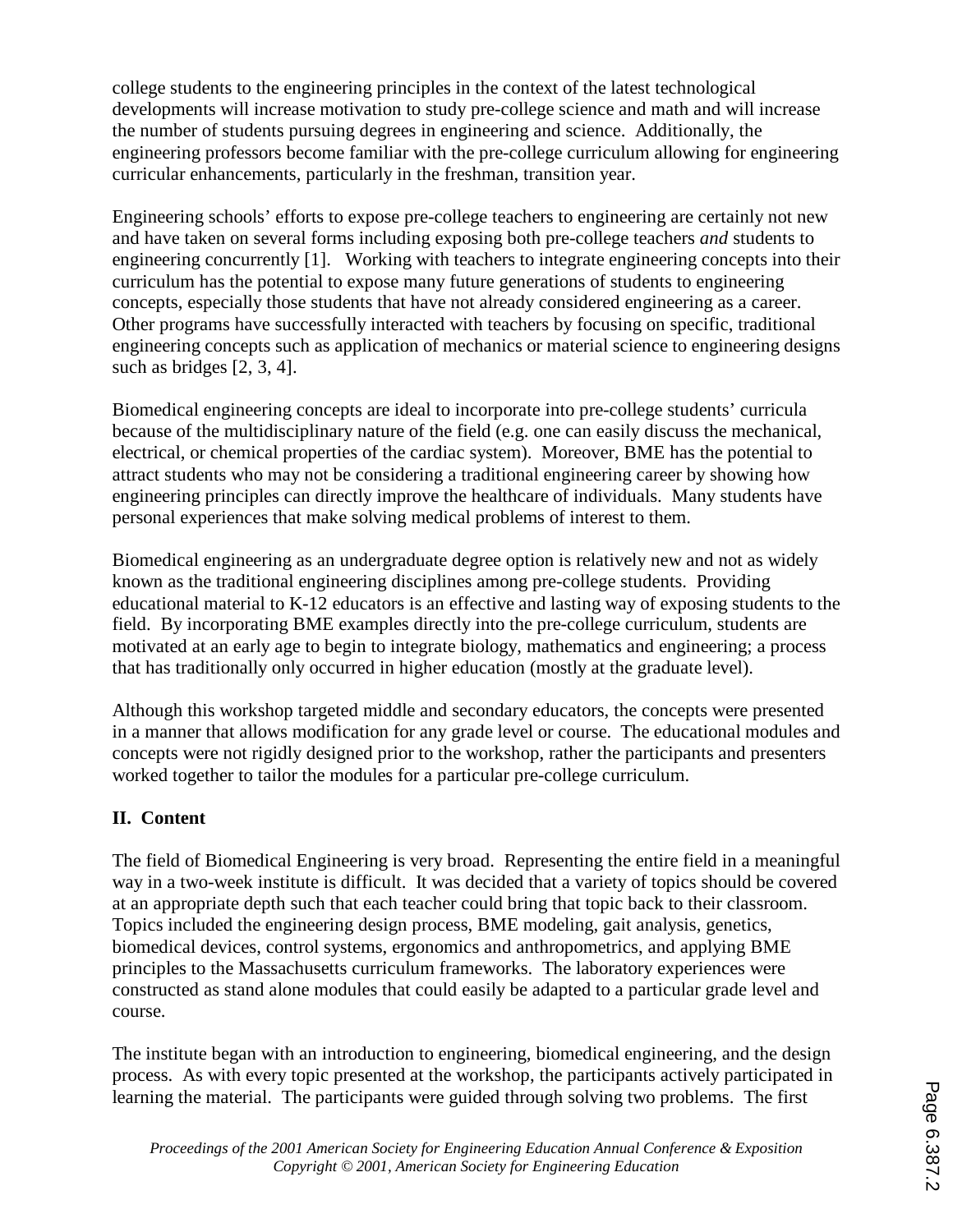time through the design process, each step was first discussed in detail and together as a class the steps were followed to solve the problem. The second time through the design process the class was divided into teams of three members each and each team went through each step. Each team then presented their ideas to the rest of the class.

One day of the institute was spent studying modeling of physiological systems. The day centered on the purpose of modeling and applications of modeling to the cardiac and vascular systems. In an associated laboratory exercise, the participants measured the compliance of flexible tubing that represented vascular segments with varying degrees of arteriosclerosis. Pressure and volume data was gathered and plotted using excel.

The participants also focused one day on the study of human motion and gait analysis. During a laboratory exercise the participants measured their own gait parameters, something that is easily reproduced in their own classrooms. A portion of the day was devoted to visiting a local hospital and participating in a clinical gait evaluation using state-of-the-art motion analysis system.

Two days were spent discussing genetics. The first day focused on basic principles and terminology as well as a field trip to a local agricultural facility to see application of genetics and microbiology to agriculture. The entire second day was spent in the laboratory performing polymerase chain reaction (PCR) and electrophoresis.

The participants learned about many of the advanced biomedical devices used in the clinic and newly developing devices that are still in the research laboratories. The intent of this session was to give the teachers many high-tech biomedical applications that they could disseminate to their students as motivation to study mathematics and science. Moreover, the participants selected a device of interest to them and presented a technical poster about this device to the rest of the class at the end of the workshop.

Motivated by the advanced devices (many of them utilizing control systems), the participants spent a day learning about basic control systems and sensors. RoboLab<sup>TM</sup> kits by LEGO-DACTA served as the platforms building devices. These kits include light sensors, angle sensors, limit switches, motors, and a programmable controller that were used to build simple vehicles that used feedback to control the path of the vehicle.

Finally, the participants learned about designing for the man-machine interface and other ergonomic principles. The participants made measurements of their own anatomy and compared their statistics to the general population. Emphasis was placed on how this information is used to design devices that must interact with the human body. Again, the content of the discussion and associated laboratories were easily transferred to middle or secondary students.

## **III. High Education and K-12 Partners**

The institute was open to all Massachusetts teachers; several grade levels and disciplines were represented including chemistry, biology, technology, and health. School systems from literally across the state were represented.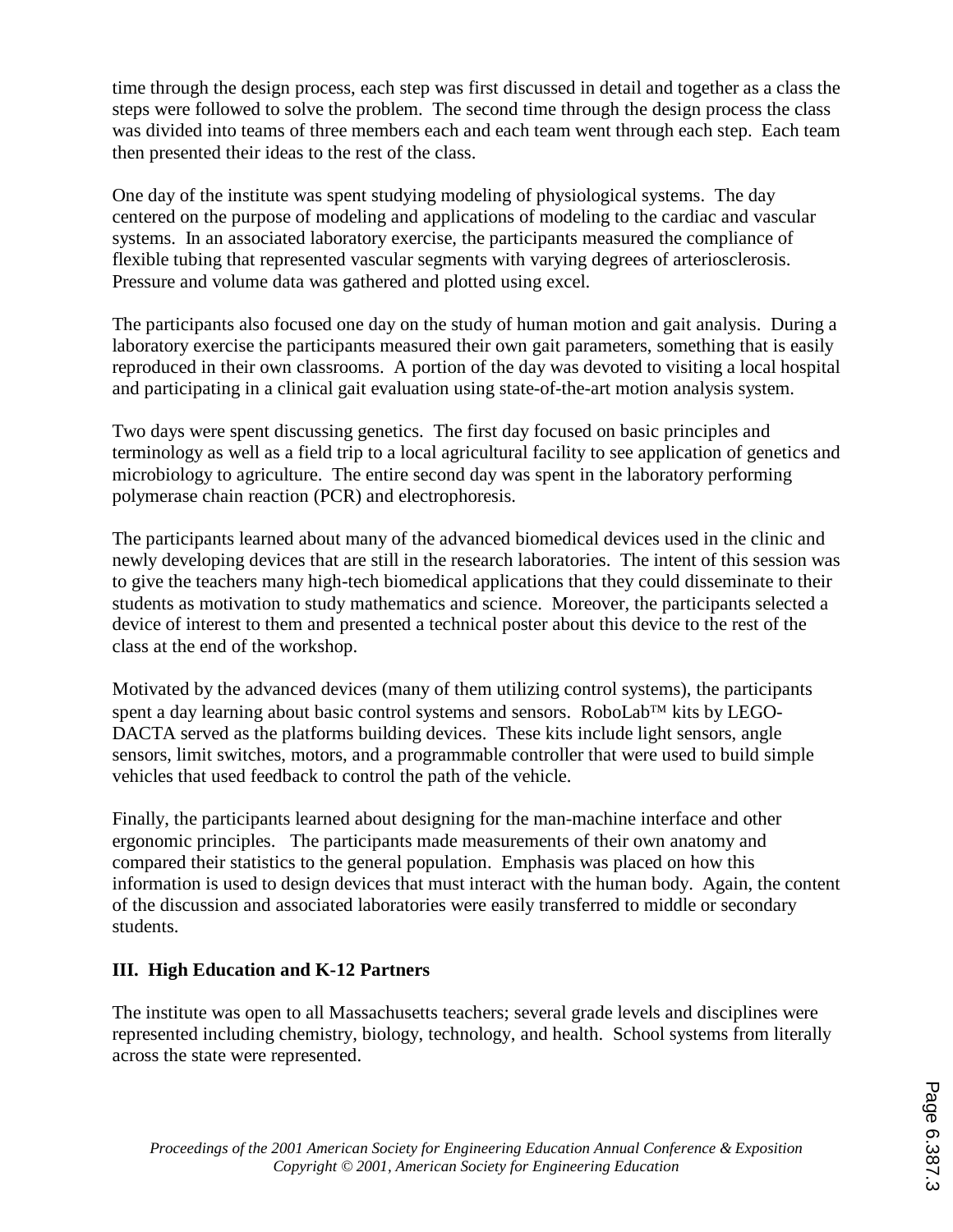The pre-college educators were motivated to work with the higher education professionals to discuss challenges associated with teaching the engineering perspective to their students. A key the success of this workshop was the notion that the pre-college and engineering educators each brought their expertise to the table with an open mind. The engineering professors are experts in engineering but know little about teaching middle school science to the entire population! The premise throughout the workshop was that the engineering professors would present engineering concepts and then the participants would work as a group on ways of incorporating the concepts into particular grade levels and courses. Working together as partners, many pragmatic issues were discussed and many excellent ideas were openly shared. The pre-college teachers were able to identify many places in their existing curriculum where changes (sometimes minor) could be made to bring an engineering perspective to task to be performed. This allowed the teachers to consider including many ideas into their classrooms without eliminated large portions of existing content.

All of the equipment used during the workshop was made available to the teachers throughout the academic year to help facilitate their curricular changes.

## **IV. Putting it into Practice**

Every evening the participants were given the assignment of outlining a lesson plan that utilized the information covered that day. Specific learning objectives from the Massachusetts curriculum framework were identified for each lesson. The next morning the participants presented their ideas to each other in an open forum where the initial ideas began to mature and new ideas were created.

As a requirement of receiving professional credit and graduate credit for participating in the institute, the participants were required implement at least one new idea into this year's lesson plan. Moreover, they were required to gather again as a group to discuss how well these new lessons worked.

A follow-up session held in December 2000 yielded further evidence of the success of the institute. All the teachers incorporated several aspects of the institute into their classes. For example, one interesting idea came from one of the participants who is a physical therapist working with special education students in the public schools. She took what she learned about the design process and partnered with a local shop teacher to have the shop students design walking aids for some of her special needs students. Not only did these students learn about a methodical way to solve medical design problems, they interacted with a segment of the student body that benefited from their ideas. This is a great way to teach students to be empathetic of others, something that is otherwise a difficult concept for students to grasp from a traditional curriculum.

Other concepts included using the design process to solve both medically related problems and other problems (e.g. traffic flow problems), ergonomic and gait measurements, vascular (analog) compliance measurements, and technical poster presentations. Learning a systematic approach to solving problems seemed to be of great interest to most of the participants and is evidenced by the fact that the process discussed in the workshop has been used by students to solve problems outside the topics discussed in the institute.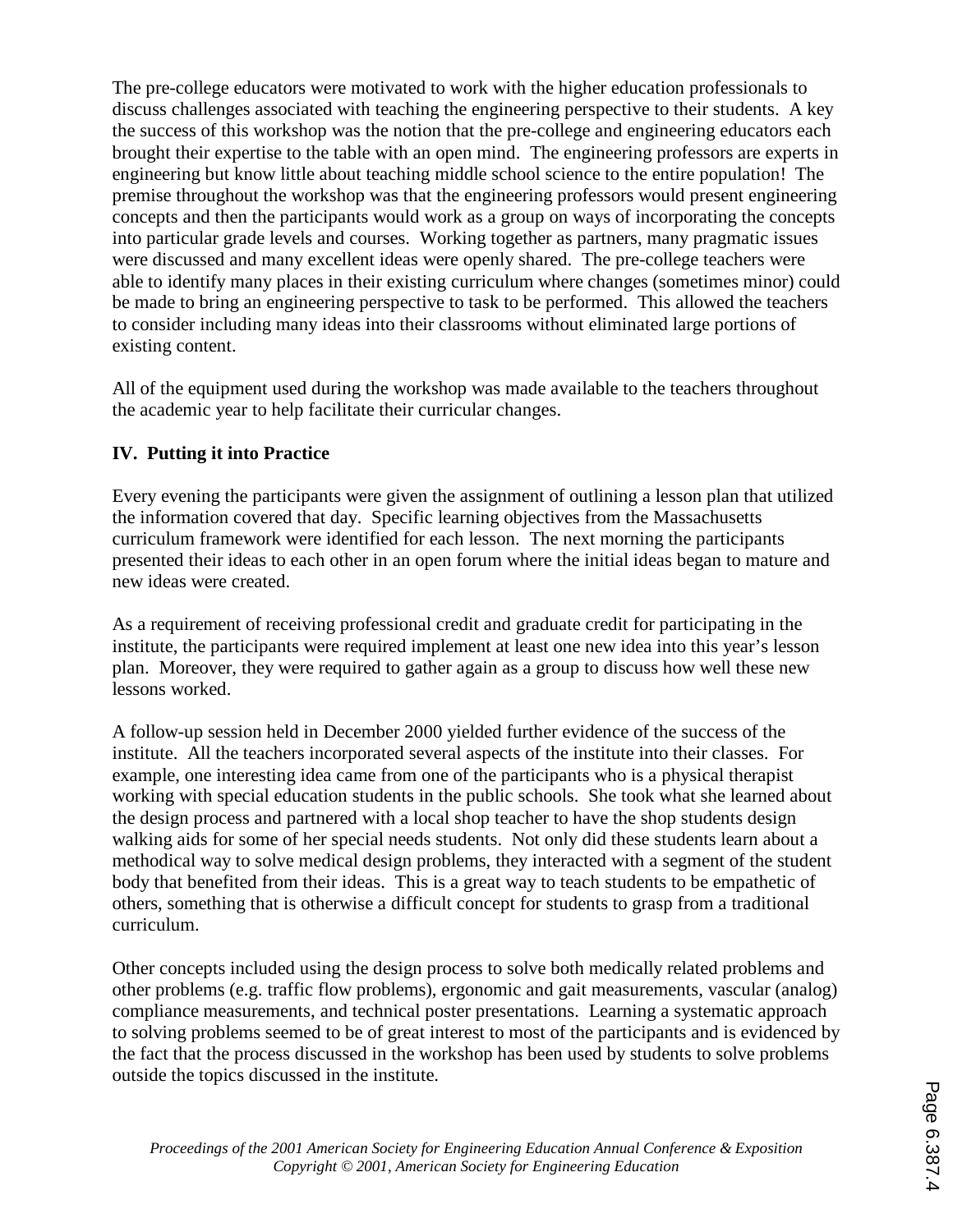## **V. Conclusions**

The biomedical engineering workshop for middle and high school teachers was a success. The teachers successfully incorporated educational modules and concepts from the workshop into their classrooms. The challenge of representing the broad field of biomedical engineering was met by focusing on specific educational modules from various areas within the field. The handson modular approach allowed the participants to gain a depth of knowledge about a specific BME application without spending a large amount of time on background material. This effort was furthered by choosing topics that are at least familiar to the participants or conceptually easy to grasp (e.g. vascular disease, gait analysis, anthropometric measures, etc. ).

Collaboration between engineering professors and K-12 educators is working to improve K-12 curricula by including engineering concepts. An equal partnership was formed between K-12 and college educators so that a true synergy occurred. This partnership allowed for a dynamic environment where educational modules being presented could be tailored to specific pre-college classroom environments.

## **VI. Acknowledgements**

The authors wish to thank the following people whose contributions were important to the success of this project: Dr. Ronald Musiak, Dr. Gail Fletcher, Dr. Karoush Rahnamai, Dr. Abdul Kamal, Ms. Marilyn Sullivan, and Mr. Michael Tedesco of Western New England College; Mr. Richard Joseph, Ms. Cele Daigneau, and Ms. Rene O. Jury of Agawam Public Schools; and Mr. George Gorton, Mr. David A. Hebert, and Mr. Owen F. Kelly of Shriners Hospital for Children, Springfield, MA.

## **VII. References**

- [1] Stevens, Karl K. and Sharon M. Schlossberg, "Technology connection a program for precollege orientation and recruiting." *Proceedings of the ASEE Annual Conference*, Seattle, WA, June 28- July 1, 1998.
- [2] Zachary, Loren W., Janet M. Sharp, and Barbara M. Adams, "Engineering connections: Teaching engineering mechanics to K-12 teachers."*Proceedings of the ASEE Annual Conference*, St. Louis, MO. June 18- 21, 2000.
- [3] Sharp, Janet M., Tracy L. Chandler, and John A. Petersen, "Teaching teachers to apply engineering: a tale of two high school classrooms." *Proceedings of the ASEE Annual Conference*, St. Louis, MO. June 18- 21, 2000.
- [4] Muller, Carol B. and William S. Carlsen. "Fostering educational innovation at the level of individual professionals in K-12: a case study." *Proceedings of the 27th Annual Frontiers in Education Conference*, Pittsburgh, PA, Part 1 (of 3), pp 521-5, Nov 5-8 1997.